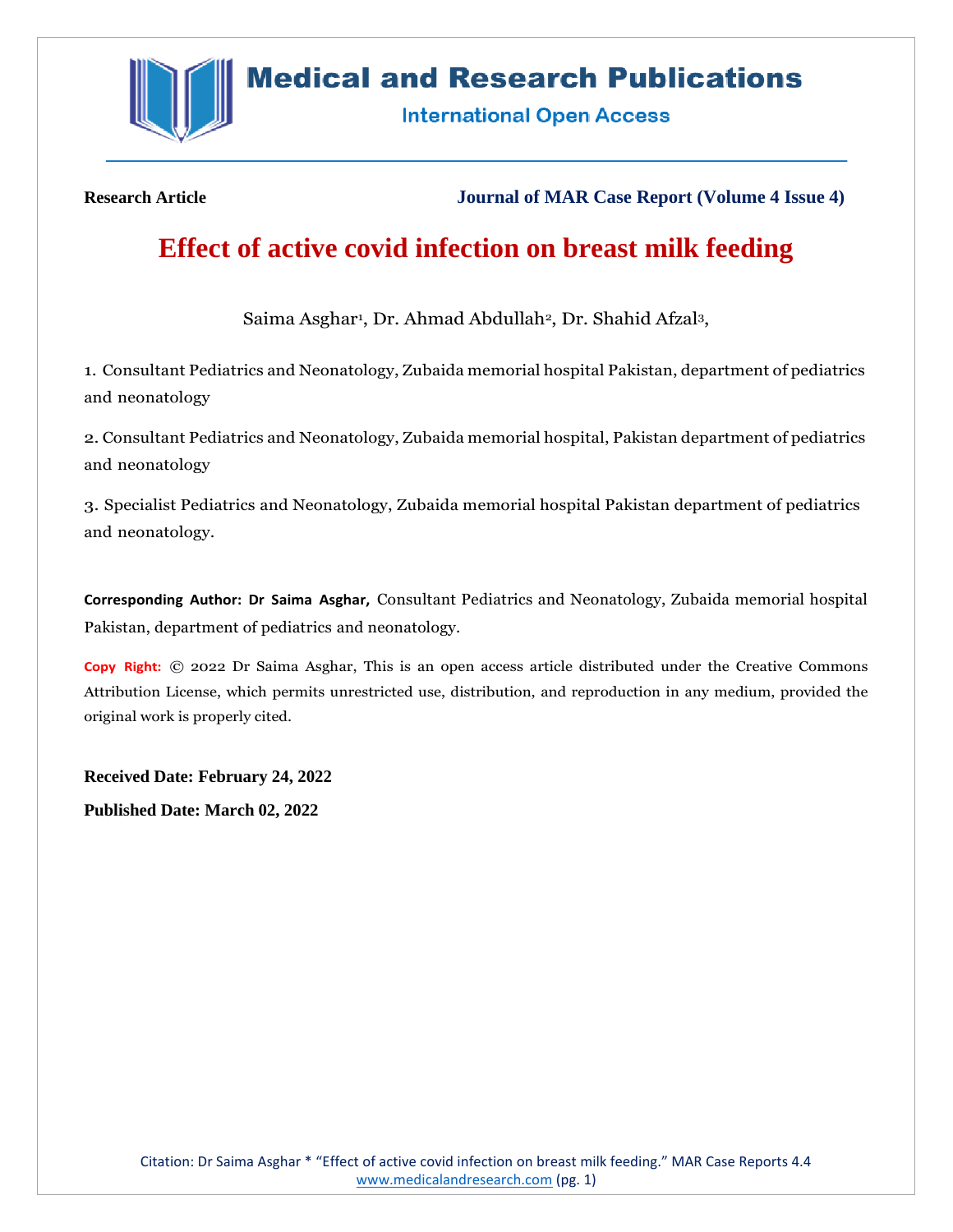## *Abstract*

*Background: Breastfeeding is recommended in all babies despite COVID infection as there's no hazard of vertical transmission or through body fluid but breast milk production has not been assessed formerly nonetheless start of pandemic.*

*Objectives: To determine impact of COVID-19 infection on mother milk production in the course of pandemic COVID infection*

*Method: Informed consent was taken from patients after enrolling. Prior approval of health facility ethical committee was taken. Study was conducted from January 2020 till December 2021. All mother admitted with COVID infection have been assessed for good enough breast milk production in the course of infection.*

*Results: In our study total 79 infants and their COVID-19 PCR high-quality mothers were included. The mean age of infants was 4.6±0.9 months. There had been 43% males and 57% female baby. Most common eduction degree was graduation in mothers. Mean duration of isolation was 9.8±2.3 days and mean follow-up period for infants was 25.6±3.8 days. Total 30% mother observed inadequate breast feeding in infants in terms of decreased period of breast feeding or reduced frequency of feed per 24 hours. Moreover 8% toddler wanted supplemental formula feeding*

*Conclusion: Decreased breast milk production is observed during active COVID infection in mothers.*

*Key phrases: COVID infection, Breast feeding, inadequate production*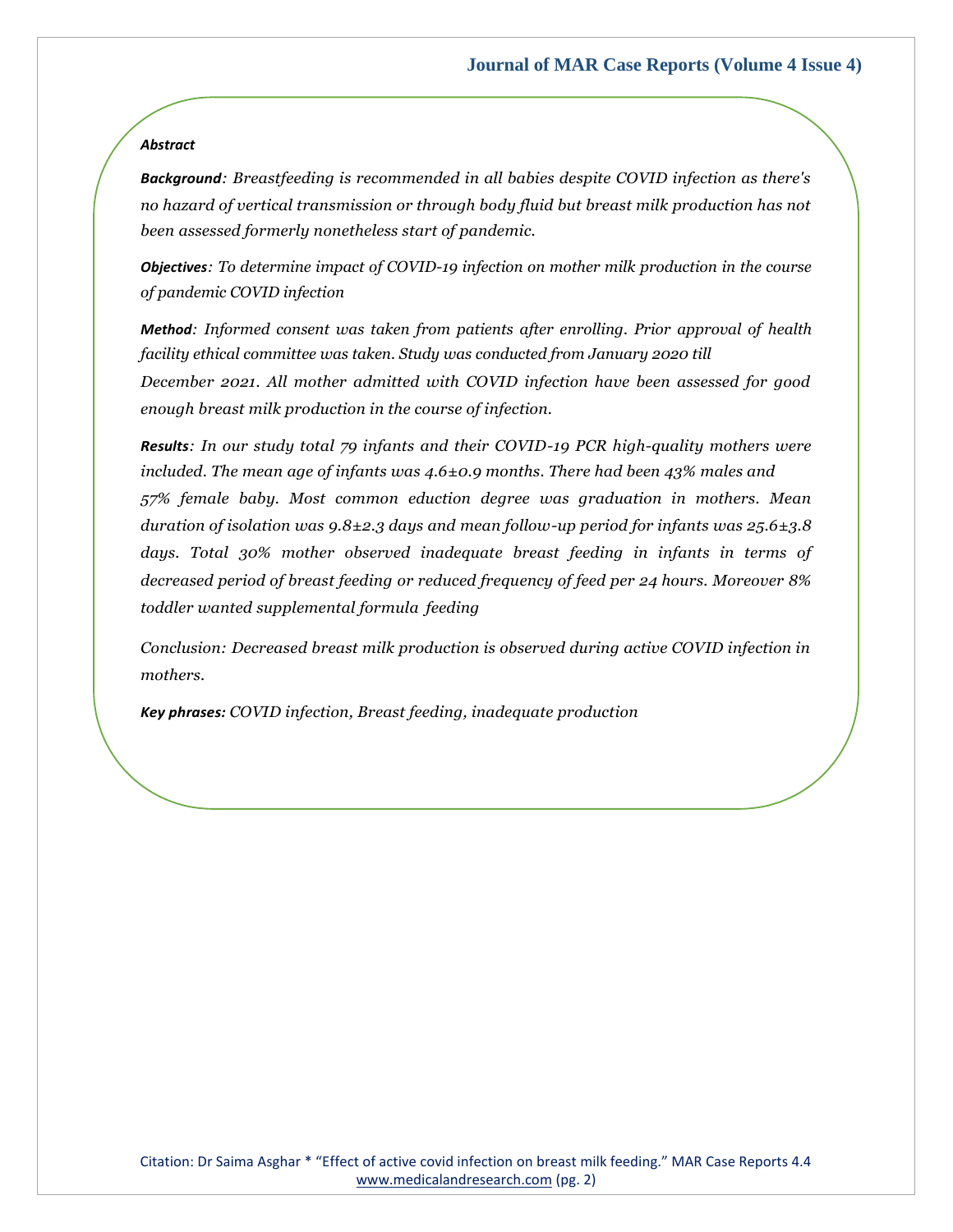# **Introduction**

Severe Acute Respiratory Syndrome Corona Virus 2 sickness (SARS-CoV-2; previously named 2019 novel corona virus) or COVID-19 is pandemic infection and has grown to be largest public health burden globally. Due to the fact that in beginning of 2020, the World Health Organization (WHO) announced new strain of coronavirus, the SARS-CoV-2, which provokes coronavirus disease 19 (COVID-19) became most studied disease. In January 2021, 12 months later, approximately 85 million cases had been confirmed, ensuing in more than 1.8 million deaths. all through the identical duration, about 140 million births had been registered. This led to global disaster in term care machine [1-3]

Outbreaks in particular an epidemic scenario conjures up worry associated behaviors amongst humans and there may be constantly an extended danger of intellectual fitness issues. [4] on this admire, being pregnant represents a susceptible time period, and this pandemic can negatively impact its results. Pregnant women can also, consequently, be a set requiring unique care with regards to the transmission of SARS-CoV-2. it has been mentioned that trying out for SARS-CoV-2 in breastmilk, amniotic fluid, or other body fluids has given negative results and COVID virus was not found in breast milk and amniotic fluid. [5] COVID-19 pandemic has caused concerns over mom-to-toddler transmission, together with through breastfeeding. [6] Lactating moms and newborns can be taken into consideration a excessivehazard has been expected in the course of the COVID-19 pandemic due to the fact their vulnerability to acquire any infection is higher due to reduced immunity for the duration of this age group. [7]

Breast feeding has protective role in COVID-19 infection. Human milk contains an array of antimicrobial, immunomodulatory and anti-inflammatory compounds that confer long-time period advantages against infections years after lactation is terminated. It has been reported worldwide that children who were ever breastfed show lower blood levels of both ferritin and biomarkers that are severely increased during the cytokine burst (i.e., serum monocyte chemoattractant protein-1 or uric acid) than their formula fed peers. Theoretically, these characteristics might counterbalance the deranged biochemical pathways leading to multi-organ failure in COVID-19.. [8]

It has been reported that there are problems in establishing breastfeeding in COVID-19 mothers. this could be because of fear of transmitting virus to new born or some underlying unknown mechanism of reduced production of milk at some point of viral illness. One thing contributing to insufficient milk deliver is a put off in the attaining lactogenesis stage II, which starts with the production of copious amounts of breastmilk following transport. A delay in lactogenesis stage II is common in term infants, in particular if initiation of breastfeeding is not on time following delivery and has been related to reduced lactation success. [9] To overcome this phenomenon the World Health Organization released guidelines encouraging mothers with suspected or confirmed COVID-19 to breastfeed as the benefits of breastfeeding outweighs the possible risk of transmission. [10]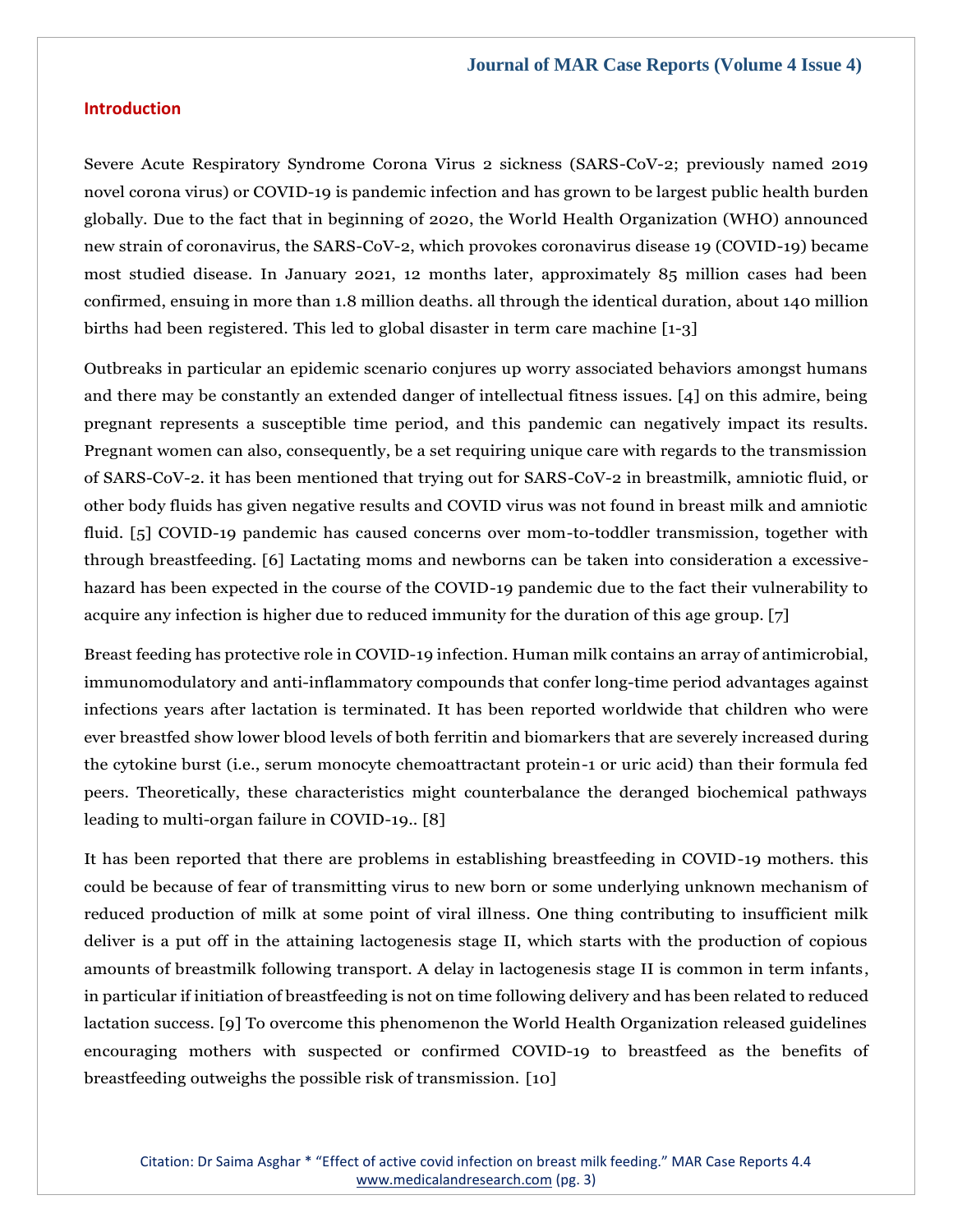Till date there is no data regarding reduced productionof mother milk during active COVID-19 infection. A huge number of studies have been accomplished to establish safety of breast milk throughout COVID infection but amount of milk produced has not been assessed in any study. We aimed to conduct this study to have a look in adequacy of breast feeding throughout active COVID 19 infection as we observed decreased milk production for the duration of active infection but no properly designed study has been done to assess adequacy of breast feeding during active infection.

objective: To determine impact of COVID-19 infection on mother milk milk for the duration of active infection

## **Materials and Methods**

**Study Design:** Descriptive cross-sectional study

**Study Setting:** Department of Pediatrics

**Study Duration:** January 2020 till December 2021

Patient's selection: Total 79 mother and their infants aged 1 to 6 months admitted to unit with active covid infection were enrolled using convenient sampling technique. Only those infants were enrolled who were exclusive breast fed and breast feeding was fully established while infants using formula feed or infants started with weavening were excluded from study. Moreover, mother having moderate to severe COVID and requiring treatment were also excluded

#### **DATA COLLECTION PROCEDURE:**

After approval from hospital ethical board, patients fulfilling the inclusion criteria will be enrolled. A written informed consent was taken from mothers after explaining the purpose of study. Demographic data including age, gender and educational level of mother was noted. All COVID-19 PCR mother were kept in isolation ward along with their infants for breast feeding. Adequacy of breast feeding was assessed by interview with mother. Breast feed was labellled as adequate if infants received atleast 8 feed in 24 hours with 3 feed in night each lasting for 10 to 15 minutes from each breast with good latching and no hunger cry assessed by mother or baby maintaining previously established breast feeding pattern with no need for formula milk supplementation during illness. Confidentiality of data was ensured by masking name of mothers and infants. Any need for formula need or hunger cry more than previous normal routine was labelled as inadequate mother feed.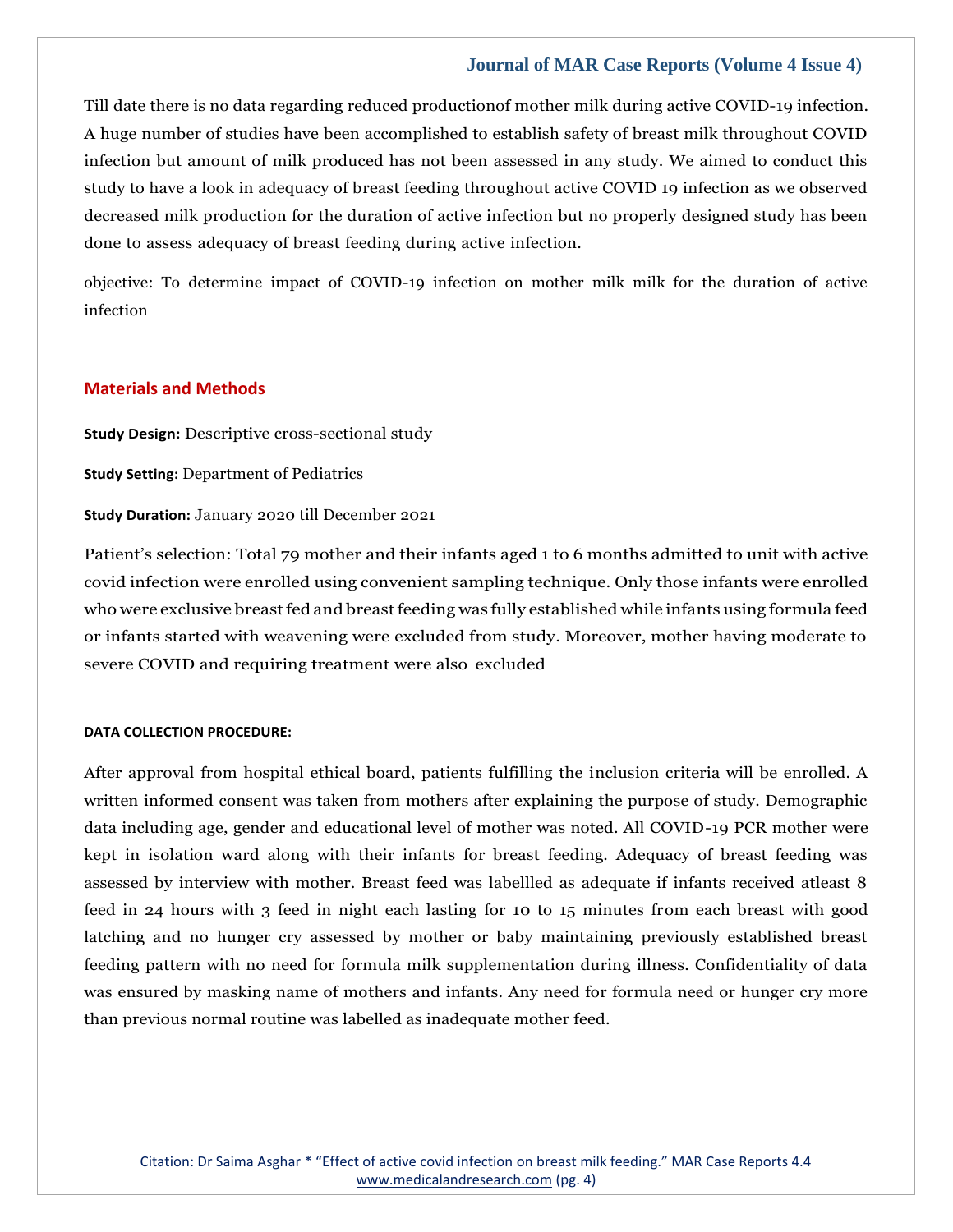#### **DATA ANALYSIS PROCEDURE:**

Data was entered and analyzed by using SPSS version 22.0. Mean and standard deviation was calculated for quantitative variables. Frequency and percentage were calculated for categorical variables. Effect modifiers like age, gender and educational level of mother was addressed through stratification of data. Post stratification chi square was applied. P value  $\leq 0.05$  was taken as statistical significant.

#### **Results**

In our study total 79 infants and their COVID-19 PCR positive mothers were included. The mean age of infants was  $4.6\pm0.9$  months. There were  $43.1\%$  males and  $56.9\%$  female patients. Most of mothers were having graduation degree. Mean duration of hospital stay was 9.8±2.3 days and mean follow-up period for infants was 25.6±3.8 days. Total 30% mother complaint of inadequate breast feeding in infants in terms of reduced duration of breast feeding or decreased number of feed per 24 hours. Further 8% infant needed supplemental formula feeding because mother feed was inadequate and they had inconsolable hunger cry.Inadequate mother feed was observed equally in young infants aged 1 to 3 months and 4 to 6 month infants, p-value 0.0123. Both male and female infants were equally (p-value 0.651) effected by inadequate milk production during active infection and 4 week of follow-up period. Mother having postgraduation education observed more inadequate milk production, p-value 0.023.



#### **Figure 1:** Gender distribution

Citation: Dr Saima Asghar \* "Effect of active covid infection on breast milk feeding." MAR Case Reports 4.4 [www.medicalandresearch.com](http://www.medicalandresearch.com/) (pg. 5)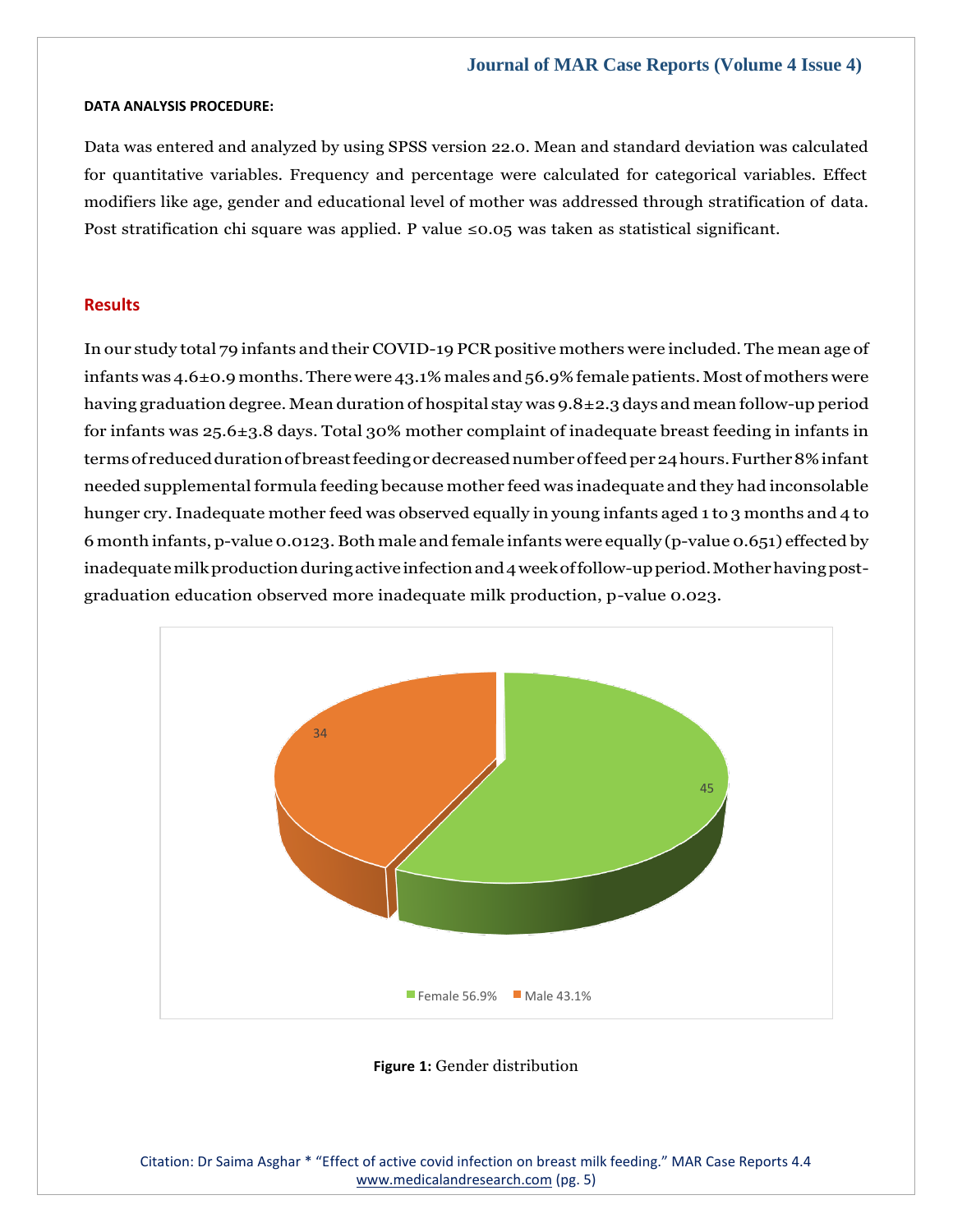

#### **Parent 2: Maternal training**

### **Discussion**

It is well established that viral transmission via human milk can occur. Different examples encompass human immunodeficiency virus and human T-cellular lymphotropic virus type 1. perhaps the most outstanding instance of mother‐to‐child viral transmission through breastfeeding is HIV infection, throughout which better milk and serum viral loads are associated with an extended threat of transmission. The risk of postnatal infection for breastfed infants of HIV+ mothers is ≈10–20% over the first 2 years of lifestyles without the usage of antiretroviral treatment plans. however, in comparison with blended feeding, distinctive breastfeeding is related to decrease threat of transmission of HIV infection to toddlers. in developed countries, breastfeeding is contraindicated in case of maternal HIV infection without or with maternal ART. Conversely, in low‐and‐middle‐income countries, mortality from malnutrition and infectious disease may also outweigh the hazard of obtaining HIV via vertical transmission for the duration of breastfeeding. So, breastfeeding is usually recommended in these countries. [11, 12]

Covid 19 infection is novel respiratory virus which has emerge as pandemic effecting all age group starting from neonates to old age such as pregnant women. concern of breast feeding is maximum important for child increase through next life. There are mixed evaluations concerning guidance approximately greatest infant feeding practices (e.g., American Academy of Pediatrics, [13] centers for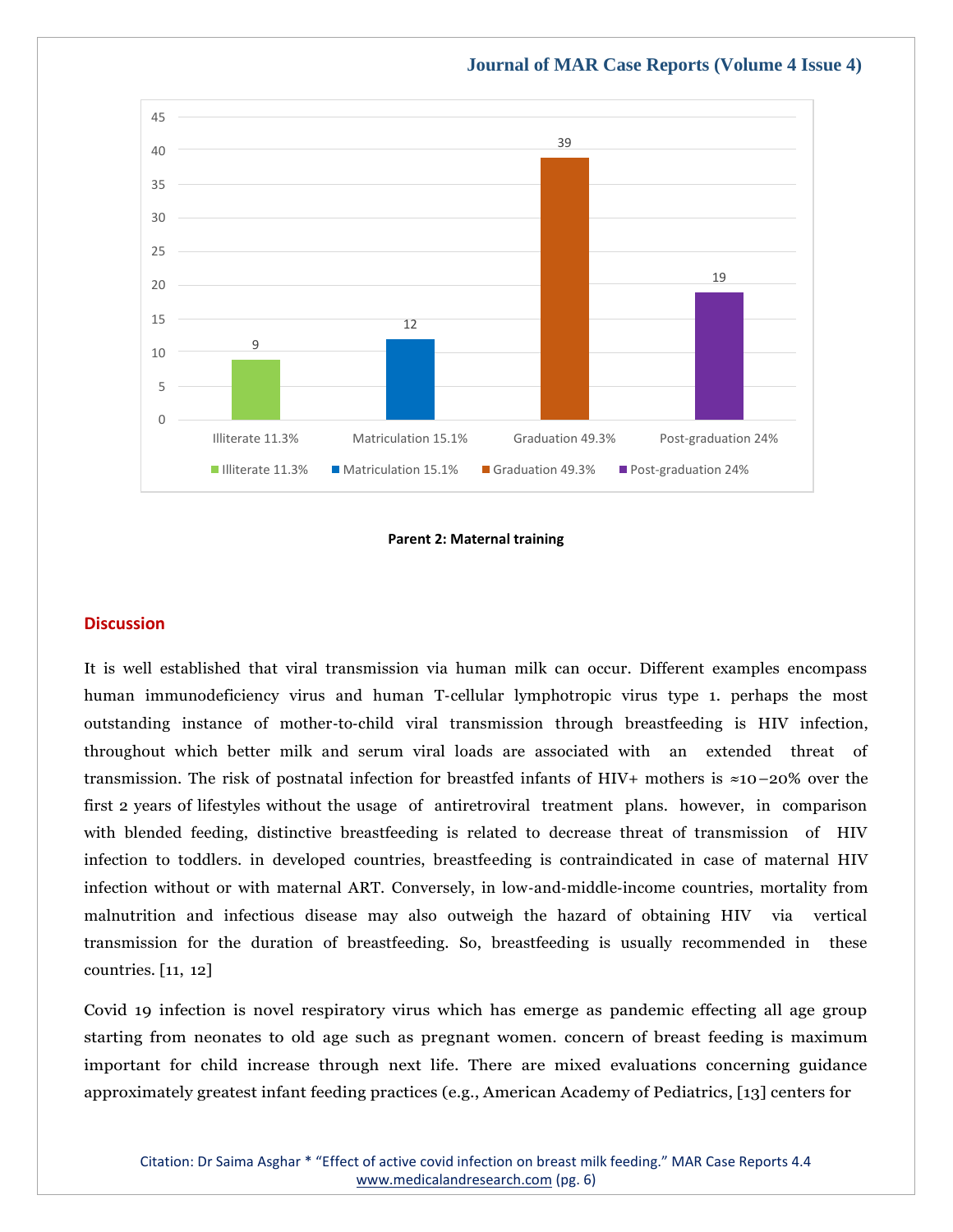disease control and Prevention, [14] World Health Organization, [15] United Nations Children's Fund,, [16] ) and a consequent lack of confidence about best approaches to infant feeding in the face of this growing pandemic. Even when a mother is positive for COVID‐19, the World Health Organization (WHO) recommends breastfeeding be initiated within 1 h of birth, exclusive breastfeeding be continued for 6 months and breastfeeding be continued for up to 2 years. They suggest use of appropriate respiratory hygiene, hand hygiene and environmental cleaning precautions. [15] The UNICEF recommends that COVID‐19‐positive mothers to continue breastfeeding at the same time as making use of precautions, along with masks and handwashing before and after feeding. [16] U.S. Centers for Disease Control and Prevention (CDC) neither recommends nor discourages breastfeeding however advises that choices be made by the mother and family in session with their health care providers. [14] They propose that in temporary separation (if necessary), mothers who intend to breastfeed must explicit their milk after use of proper hand hygiene and that the expressed milk should be fed to the newborn through a healthful caregiver. in addition, if a mother and newborn do share a romm and the mother needs to breastfeed, the CDC recommends that she should wear a facemask and exercise hand hygiene earlier than every feeding. [14]

the protecting role of breast feeding from exceptional illness together with respiratory, gastrointestinal and covid 19 infection has been studied in distinctive research. [17, 18, 19, 20]

but the production of breast milk during covid 19 infection has not been studied in any research. We performed a pilot observe to determine impact of covid 19 on milk production and found that breast milk production is reduced notably at some stage in this viral infection. In our study as much as 30% mom compliant of reduced milk production during infection peroid which resulted in supplementation with bottle feed. but our was based totally on subjective feeling of mother and actual percentage of decrease in milk production changed into no longer determined. This will serve as foundation for further studies for quantification of milk production during active COVID-19 infection.

### **Conclusion**

COVID infection is multisystem disorder causing disturbance in various metabolic derangement. Breastfeeding is safe in active infection after use of precautions but the production of breast milk is reduced and adequate hydration and lactation support is wanted during active infection that allows mother to continue right breast feeding.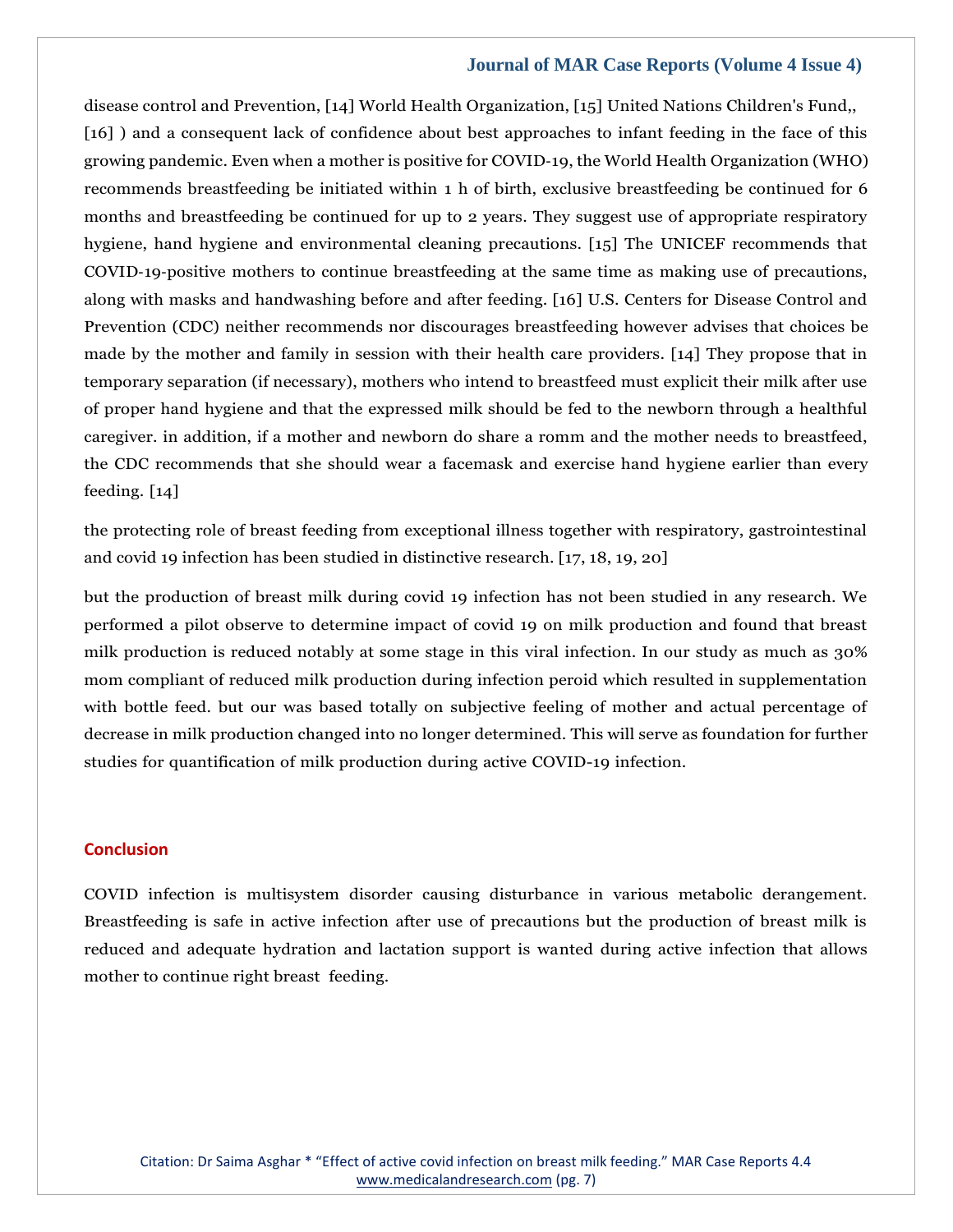#### **References**

1. Vassilopoulou E, Feketea G, Koumbi L, Mesiari C, Berghea EC, Konstantinou GN. Breastfeeding and COVID-19: From Nutrition to Immunity. Front Immunol. 2021;12:661806. doi: 10.3389/fimmu.2021.661806.

2. Pace R, Williams J, Järvinen K, Belfort M, Pace C, Lackey K et al. Characterization of SARS-CoV-2 RNA, Antibodies, and Neutralizing Capacity in Milk Produced by Women with COVID-19. mBio. 2021;12(1):e03192-20.

3. Gorbalenya AE, Baker SC, Baric RS, Groot RJ De, Gulyaeva AA, Haagmans BL, et al. The species and its viruses: a statement of the Coronavirus Study Group. 2020;8(1):1-15.

4. A O' Leary A, Jalloh MF, Neria Y. Fear and culture: contextualising mental health impact of the 2014– 2016 Ebola epidemic in West Africa. BMJ Glob Health. 2018;3(3):e000924.

5. Caparros-Gonzalez RA, Pérez-Morente MA, Hueso-Montoro C, Álvarez-Serrano MA, de la Torre-Luque A. Congenital, Intrapartum and Postnatal Maternal-Fetal-Neonatal SARS-CoV-2 Infections: A Narrative Review. Nutrients. 2020 Nov 20;12(11):3570. doi: 10.3390/nu12113570.

6. Pace RM, Williams JE, Järvinen KM, Belfort MB, Pace CDW, Lackey KA, et al. Characterization of SARS-CoV-2 RNA, Antibodies, and Neutralizing Capacity in Milk Produced by Women with COVID-19. mBio. 2021 Feb 9;12(1):e03192-20. doi: 10.1128/mBio.03192-20.

7. Bhatt H. Should COVID-19 Mother Breastfeed her Newborn Child? A Literature Review on the Safety of Breastfeeding for Pregnant Women with COVID-19. Curr Nutr Rep. 2021 Mar;10(1):71-75. doi: 10.1007/s13668-020-00343-z.

8. Verd S, Ramakers J, Vinuela I, Martin-Delgado M, Prohens A, Díez R. Does breastfeeding protect children from COVID-19? An observational study from pediatric services in Majorca, Spain. International Breastfeeding Journal. 2021;16(1):1-9.

9. Parker LA, Sullivan S, Krueger C, Mueller M. Association of timing of initiation of breastmilk expression on milk volume and timing of lactogenesis stage II among mothers of very low-birth-weight infants. Breastfeed Med. 2015 Mar;10(2):84-91. doi: 10.1089/bfm.2014.0089.

10. Kunjumon B, Wachtel EV, Lumba R, Quan M, Remon J, Louie M, et al. Breast Milk and Breastfeeding of Infants Born to SARS-CoV-2 Positive Mothers: A Prospective Observational Cohort Study. Am J Perinatol. 2021 Sep;38(11):1209-1216. doi: 10.1055/s-0041-1731451.

11. Lackey KA, Pace RM, Williams JE, Bode L, Donovan SM, Järvinen KM, et al. SARS-CoV-2 and human milk: What is the evidence? Matern Child Nutr. 2020 Oct;16(4):e13032. doi: 10.1111/mcn.13032.